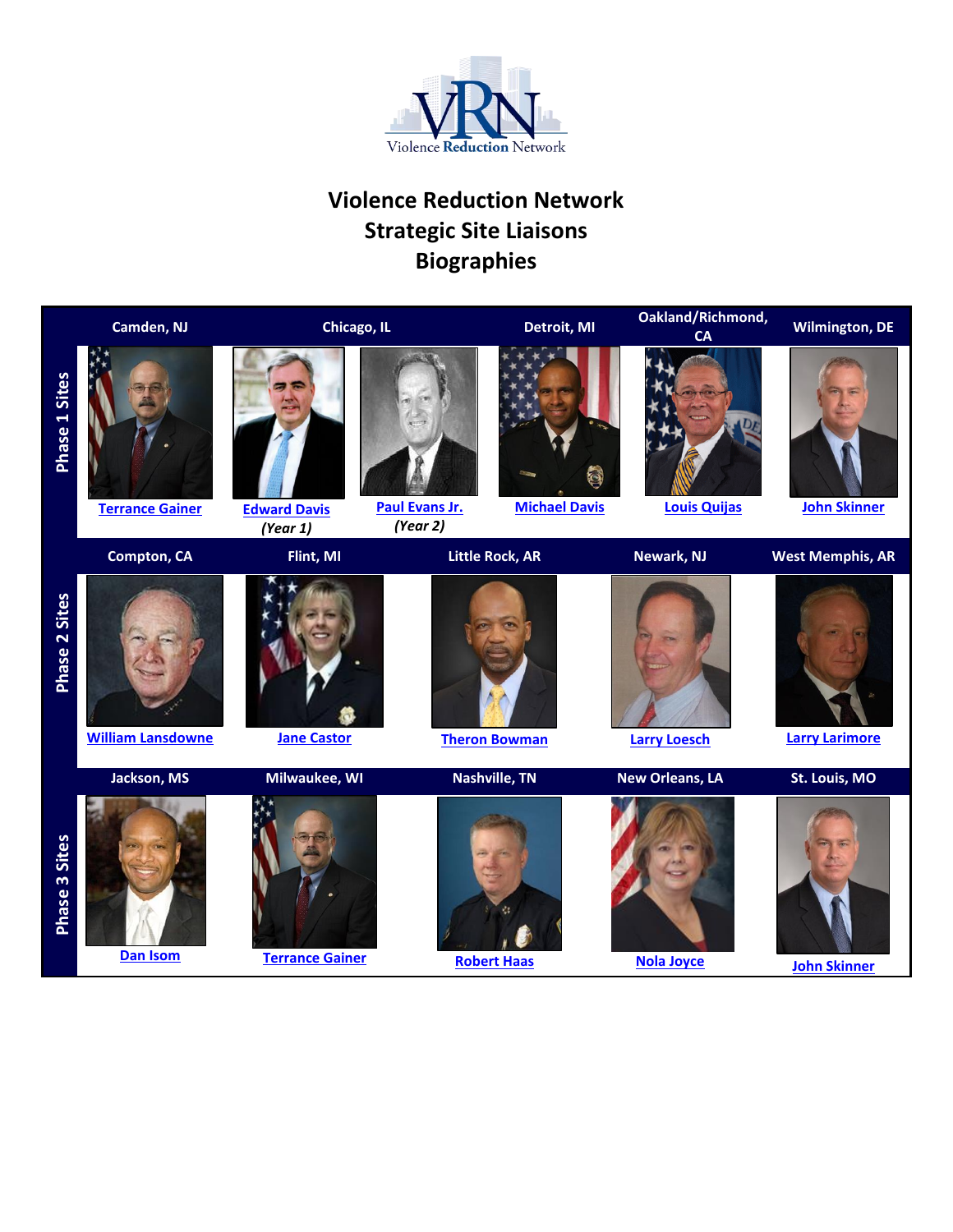

# <span id="page-1-0"></span>**Theron Bowman** *Strategic Site Liaison to Little Rock, Arkansas*



Theron Bowman, Ph.D., began his law enforcement career in 1983 as an officer with the Arlington, Texas, Police Department and served in numerous positions before being appointed police chief in 1999. He currently serves as a Deputy City Manager over Neighborhood Services.

He led the regional public safety efforts for the 2010 NBA All-Star Game, the MLB World Series games, and the NFL Super Bowl XLV. He created and led an internal workgroup that explored and later created a statistically significant predictive geospatial algorithm that accurately explained more

than 70 percent of residential burglaries in a city of 370,000 people.

Dr. Bowman has previously been recognized by the African American Peace Officer Association of Arlington as the "Officer of the Year." He has received a Proclamation of Achievement from the Texas State Senate and from the U.S. House of Representatives. In 1998, he was recognized by the University of Texas at Arlington (UTA) as a "University Scholar." In 2003, the John Ben Shepperd Public Leadership Institute presented Chief Bowman with the Outstanding Local Leader Award. In 2004, the Police Executive Research Forum (PERF) presented him with the Gary P. Hayes Award. In 2005, Chief Bowman was elected to chair the Texas Intelligence Council, and he began his service as a Commission on Accreditation for Law Enforcement Agencies (CALEA) Commissioner in 2006. He served as an International Association of Chiefs of Police (IACP) Executive Committee member for more than ten years. He currently chairs the Institute for Law Enforcement Administration Advisory Board, is a Trustee for the Center for American and International Law, and serves on the board of directors for the National Council for Crime and Delinquency. He is a contributing author for the newly released Vera Institute and U.S. Department of Justice guidebook series titled "Police Perspectives: Building Trust in a Diverse Nation."

Dr. Bowman received three degrees from the University of Texas at Arlington: a doctorate in urban and public administration, a master's in public administration, and a bachelor's in biology.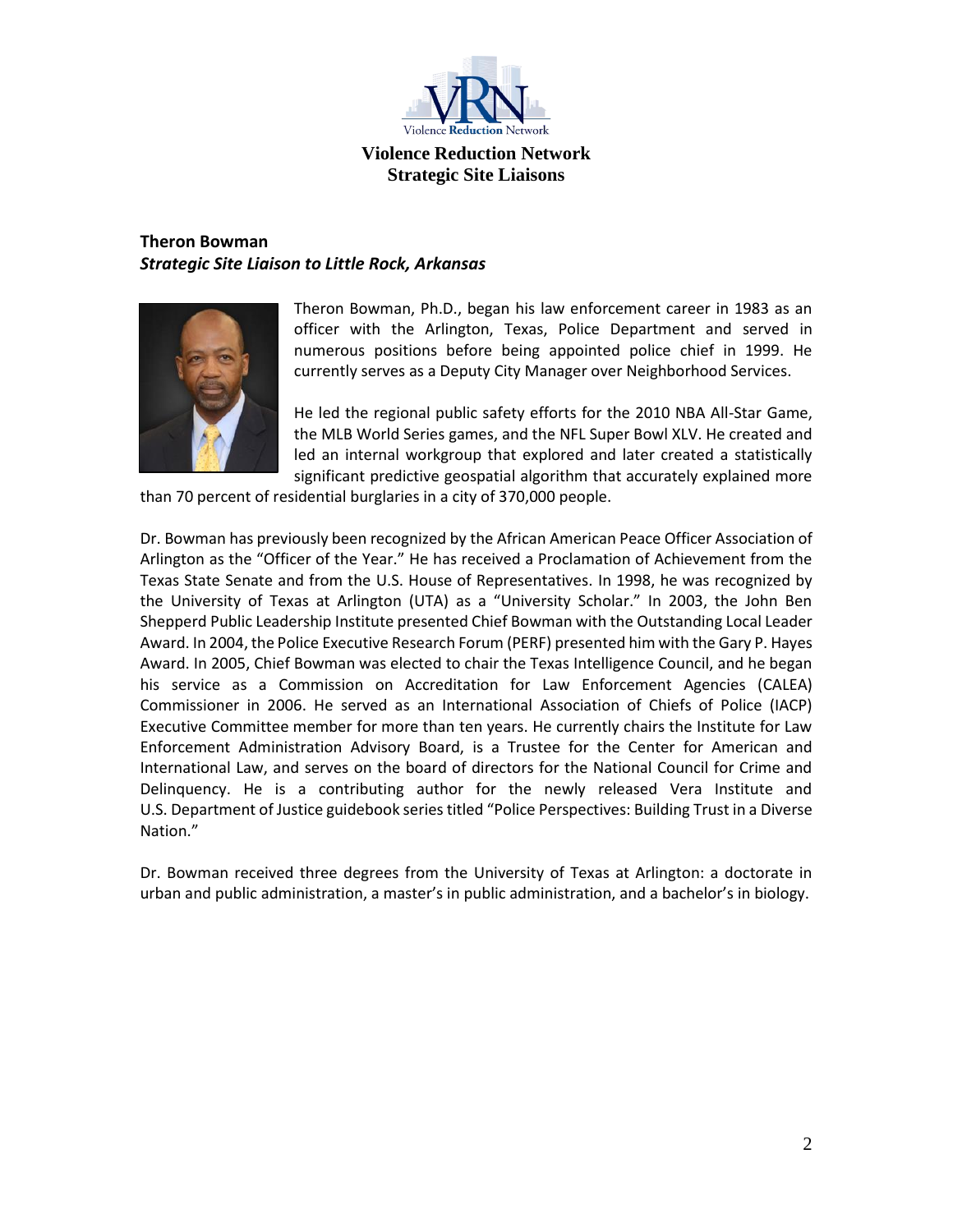

### <span id="page-2-0"></span>**Jane Castor**  *Strategic Site Liaison to Flint, Michigan*



Chief Jane Castor was elected the first female president of a police academy class, and 26 years later, she became the first woman to lead the Tampa Police Department. Retired in May 2015, Chief Castor has redefined community policing in her hometown and has driven down the crime rate with her innovative approach to fighting crime. Over the course of her career, Chief Castor built a reputation for working side by side with residents, community leaders, business owners, and neighboring law enforcement agencies to reduce crime and improve the quality of life in Tampa.

Chief Castor earned a seat in the Bureau of Justice Assistance's Law Enforcement Forecasting Group. She serves on the board of the Major City Chiefs Association and is a member of Harvard's prestigious Executive Session on Policing and Public Safety—both are national think tanks. Chief Castor's strong leadership style is balanced with her efforts to help Tampa's most disadvantaged children. She recently opened the doors of a multimillion-dollar gymnasium for the Police Athletic League. The new facility is now serving more than 300 at-risk children. The department also opened a brand-new safe haven for children called the RICH House. It is the second of its kind offering a safe environment for children to thrive and for parents to connect with social services. Chief Castor's commitment to at-risk kids is exemplified in her new Young Adult Police Academy, which targets kids on the verge of becoming involved in crime.

Chief Castor is known for creating new, progressive training courses for her officers. She worked with a University of South Florida professor to ensure that all Tampa police officers attend a daylong training on recognizing and overcoming biases to establish fair and impartial policing practices. To address the daily demands of policing, Chief Castor partnered with a nonprofit to create a First Responder's Post Trauma Training.

Chief Castor has an impressive track record of commanding large-scale national and international events. Whether it is Bollywood's first-ever IIFA Awards hosted in the United States, Super Bowl XLIII, or the 2012 National Republican Convention, the events are executed flawlessly. Chief Castor developed a progressive policing strategy that avoided the classic confrontations associated with political conventions. Under her leadership, the Tampa Police Department set a new standard for policing large-scale political events.

The Tampa native attended the University of Tampa on an athletic scholarship in basketball and volleyball, where she earned a bachelor of science degree in criminology. In 2006, she was inducted into the University's Athletic Hall of Fame and in 2010 was the recipient of the Alumni Achievement Award. Chief Castor also holds a master's degree in public administration from Troy State University and is a graduate of the prestigious FBI National Academy.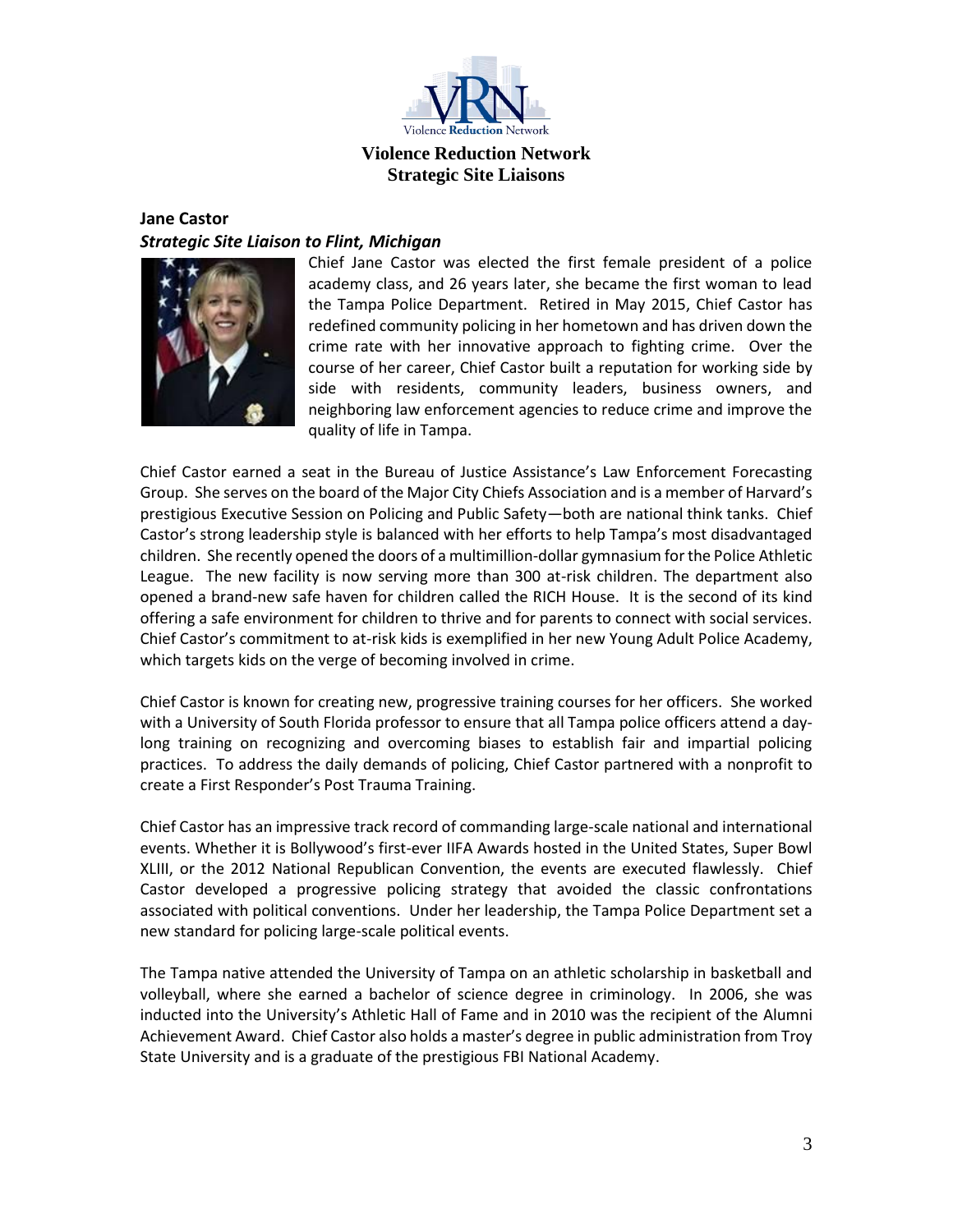

# <span id="page-3-0"></span>**Edward Davis** *Strategic Site Liaison to Chicago, Illinois (Year 1)*



Mr. Edward Davis is the founder and Chief Executive Officer of Edward Davis, LLC, a full-service security and consulting firm that specializes in cyber and physical security assessments, technology recommendations and solutions, risk and crisis management, and corporate investigations. Mr. Davis is currently a security advisor for WBZ in Boston and provides advisory security and management consulting services for major corporations in the United States.

Mr. Davis has been in law enforcement for 35 years, most recently as Police Commissioner of the city of Boston from December 2006 until October 2013. Mr. Davis was Boston's lead police official during the tragic Marathon bombing and testified before Congress about the bombing and lessons learned. In Boston, Commissioner Davis oversaw police services for over 600,000 residents, along with those visiting and working in the city of Boston. Prior to that, Mr. Davis was the Superintendent of the Lowell Police Department, a position he held for 12 years and one he rose to after starting out as a patrol officer in 1978.

The Commissioner's extensive law enforcement background set the tone for policing in Boston, from the walking beat to managing massive demonstrations and special events to creating an improved and trusting relationship between the police and community and to innovative technology and social media efforts that have improved public safety and allowed open dialogue with those the police department serves. Mr. Davis's leadership resulted in over 50 percent reductions in Part I crime in Lowell and over 30 percent reductions in Boston.

Commissioner Davis has also worked internationally on police issues in Singapore, London, Northern Ireland, Jordan, and Israel. He served on the Police Executive Research Forum's (PERF) Board of Directors and was a founding member and first President of the Massachusetts Major City Chiefs Association. Commissioner Davis has been recognized for his efforts locally and nationally, including through the Police Executive Research Forum, the International Association of Chiefs of Police, and the Major Cities Chiefs Association. He has received honorary doctorates from Northeastern and Suffolk Universities and the University of Massachusetts at Lowell.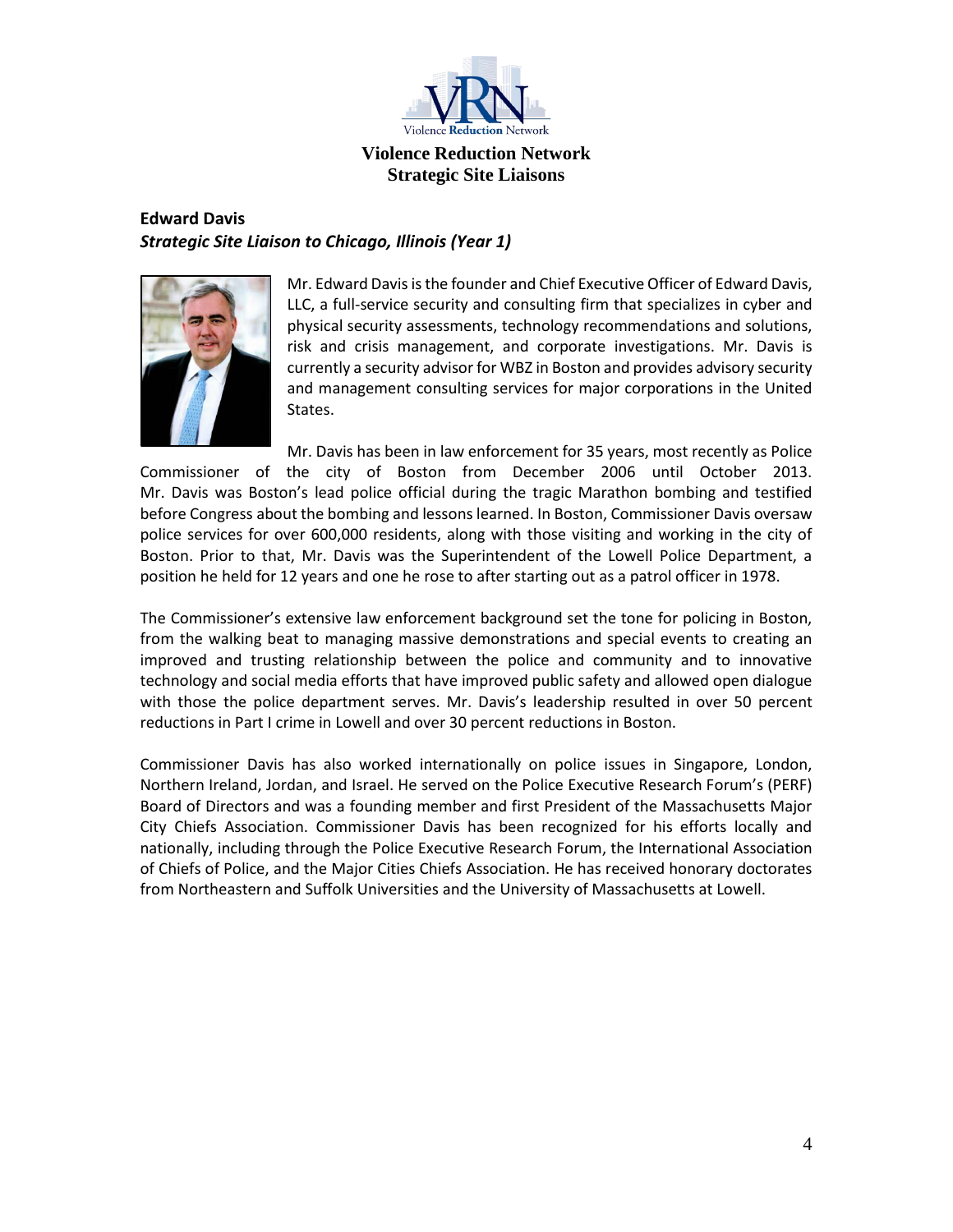

# <span id="page-4-1"></span>**Michael Davis** *Strategic Site Liaison to Detroit, Michigan*



Chief Michael Davis has been in policing for 24 years and has served as a chief executive for the past six. Chief Davis's career began with the Minneapolis Police Department, where he served in a number of roles, including Commander of the Internal Affairs Unit and Sector Commander. In 2008, Chief Davis took over the Brooklyn Park, Minnesota, Police Department during a time when that city was experiencing unprecedented high levels of violent crime. As Chief, he led the community to five consecutive years of crime reduction, reaching a 22-year low in 2013. His efforts led him to become nationally known for his innovation and

effectiveness. In 2010, Chief Davis was one of 12 sitting chiefs to be selected to participate in the 2010–2014 Harvard Executive Session on Policing and Public Safety. In 2012, Chief Davis received the Gary Hayes Award from the Police Executive Research Forum.

Currently, Chief Davis is serving as Director of Public Safety for Northeastern University in Boston, Massachusetts. Chief Davis holds a master of arts degree in organizational management and a bachelor of arts degree in criminal justice.

# <span id="page-4-0"></span>**Paul F. Evans Jr.** *Strategic Site Liaison to Chicago, Illinois (Year 2)*



Paul Evans is a Vietnam United States Marine Corps veteran, a cum laude graduate of Suffolk University Law School and a member of the Massachusetts Bar.

Mr. Evans served 34 years in the Boston Police Department attaining every civil service rank. He also served as the Chief of Patrol and Chief of Detectives for the Department. Mr. Evans was appointed Police

Commissioner in 1994 and serviced in that capacity for nearly 10 years. During his tenure the following was achieved: Part One Crime reduced by 33%; Violent Crime reduced by 35%; Homicides reduced by 68%; and Feeling of safety by citizens increased by 50%.

The Boston Police Department during this period was recognized by the President and the Attorney General for its innovative crime strategies and as a model for community policing. Boston experienced a 2.5 year period where no juvenile was murdered in the City. This achievement became known as "The Boston Miracle".

In 2003, Mr. Evans accepted a position in the Home Office of the United Kingdom as Director of Crime and Drug Strategy. He served as a police advisor to two Prime Ministers and four Home Secretaries. His office measured and monitored police performance in the United Kingdom and assisted police forces that were underperforming. Mr. Evans' office was recognized for achieving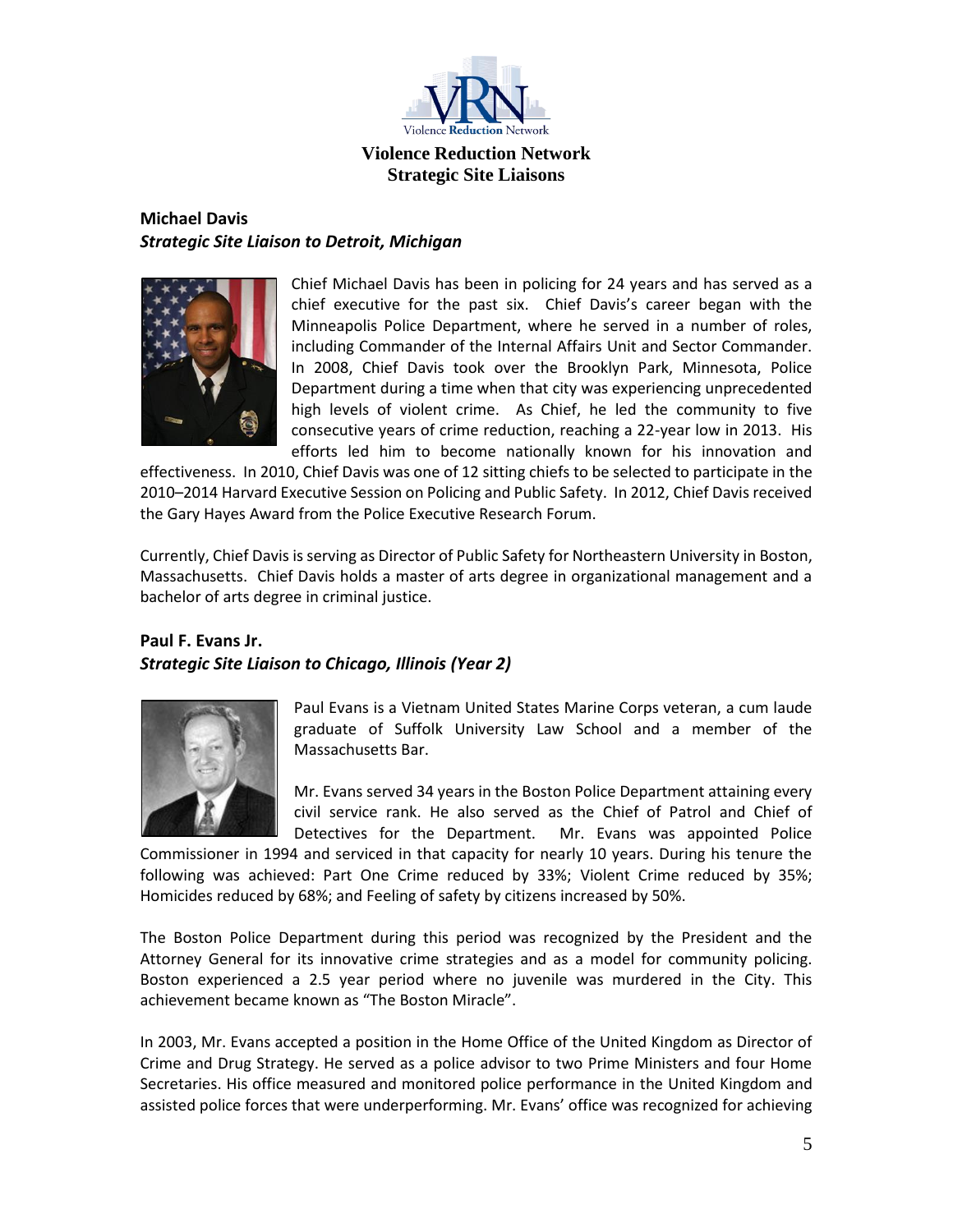

the government's goal of 15% crime reduction. Mr. Evans was recognized by Prime Minister Blair for his efforts in reducing alcohol and firearm violence. Mr. Evans is currently a consultant and resides in Boston.

## <span id="page-5-0"></span>**Terrance W. Gainer** *Strategic Site Liaison to Camden, New Jersey*



Mr. Terrance W. Gainer began his law enforcement career as a police officer in the Chicago, Illinois, Police Department and rose through the ranks, spending many years as an experienced homicide detective. An accomplished attorney, Mr. Gainer served as Chief Legal Officer of that department before he entered the Illinois state government as Deputy Inspector General and Deputy Director of the Illinois State Police. He served at the U.S. Department of Transportation as Special Assistant to the Secretary before being appointed Director of the Illinois State Police.

In 1998, Mr. Gainer moved to Washington, DC, where he first served as Executive Assistant Chief of Police for the Metropolitan Police Department. Four years later, he was selected to be the Chief of the U.S. Capitol Police. He then entered the private sector as a chief executive officer responsible for a multimillion-dollar innovative law enforcement program supporting military operations in Iraq and Afghanistan.

From January 2007 to May 2014, Mr. Gainer served as the 38th U.S. Senate Sergeant at Arms. While serving as Sergeant at Arms, Mr. Gainer was appointed a commissioner on the Independent Commission on the Security Forces of Iraq, charged with conducting an independent assessment of the Iraqi Security Forces and reporting the findings to Congress. He also served with the Special Envoy for Middle East Regional Security, which was created to advance the resolution of the Israeli-Palestinian dispute by assisting in strengthening security institutions.

Mr. Gainer is a decorated veteran who served in Vietnam and retired as a captain in the U.S. Navy Reserve. He has a bachelor of arts in sociology from Benedictine College, as well as a master of science in management and a Juris Doctor from DePaul University.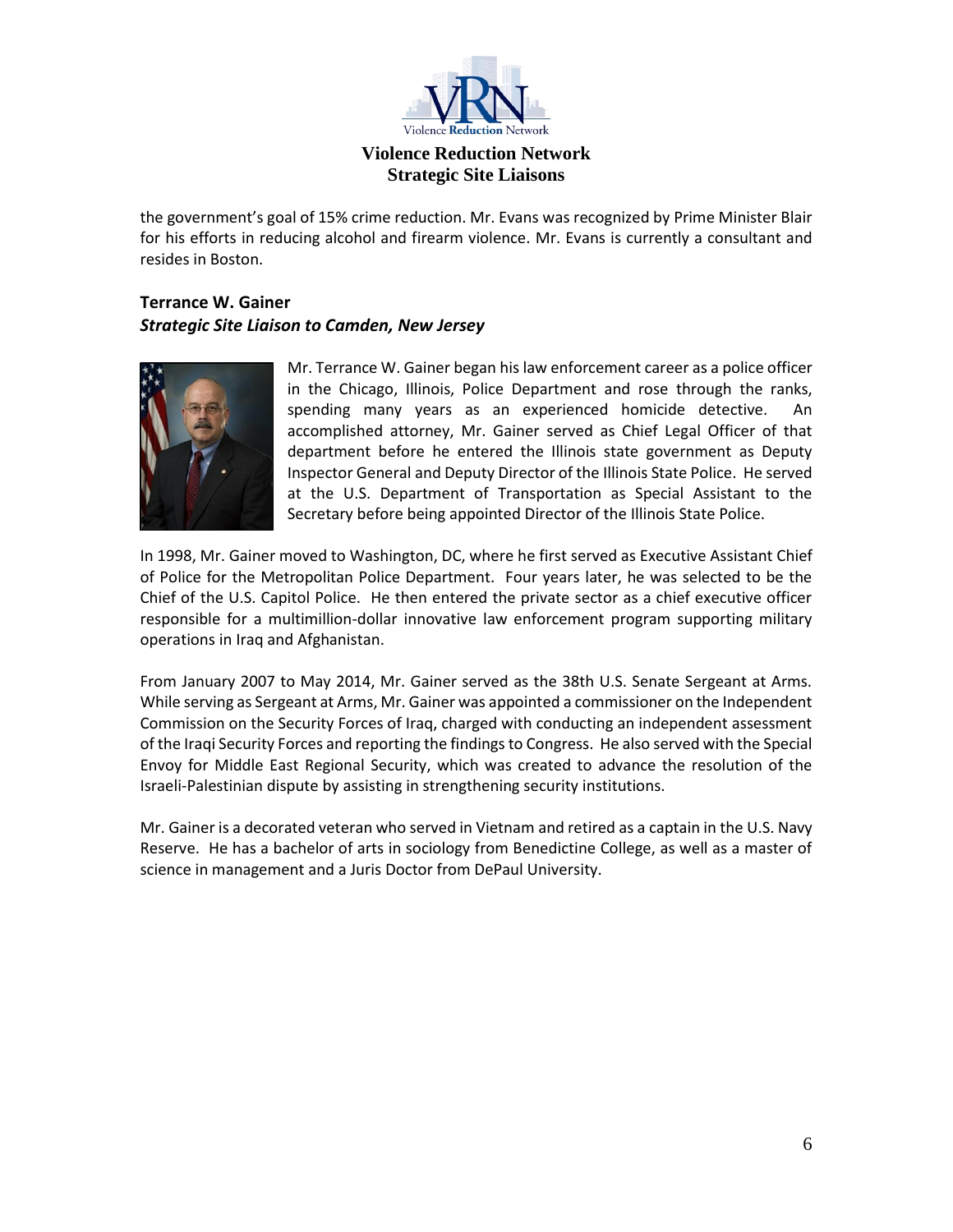

# <span id="page-6-1"></span>**Robert Haas** *Strategic Site Liaison to Nashville, Tennessee*



Commissioner Robert C. Haas has 30 years of law enforcement experience. He served as the Secretary of Public Safety for the commonwealth of Massachusetts, responsible for oversight of the Massachusetts State Police, the Department of Corrections, the National Guard, the Department of Fire Services, and numerous other criminal justice and public safety agencies of the commonwealth. While serving first as the Undersecretary for Law Enforcement and Homeland Security and later as the Secretary, he focused on improving police responsiveness to community needs. He had the leadership role in implementing reporting requirements to ensure that

police departments were not engaged in racial profiling through their enforcement activities, among his other important assignments.

Prior to his four years of leadership in the commonwealth's Executive Office of Public Safety, Commissioner Haas served for 12 years as the Police Chief for the town of Westwood, Massachusetts. He distinguished himself in that role by making many improvements in the department's capacity to serve the community, in particular the juveniles, adolescents, and seniors within the community. He excelled in developing collaborative partnerships with other law enforcement agencies, schools, social service providers, and community groups both regionally and locally.

Prior to becoming the Westwood chief, he served as a patrol officer, a sergeant, and a lieutenant in the Morris Township, New Jersey, Police Department.

Commissioner Haas has a master's degree in criminal justice administration from Rutgers University and has completed all the course work in the doctorate program in law, policy, and society at Northeastern University.

## <span id="page-6-0"></span>**Daniel Isom, Ph.D.** *Strategic Site Liaison to Jackson, Mississippi*



Dr. Daniel Isom II is an E. Desmond Lee Professor of Policing and the Community in the Criminology and Criminal Justice Department at the University of Missouri–St. Louis since January 2013. He joined the St. Louis Metropolitan Police Department on August 29, 1988, and he was appointed the city's 33rd Chief of Police on October 6, 2008. He retired January 1, 2013, after 24 years of service.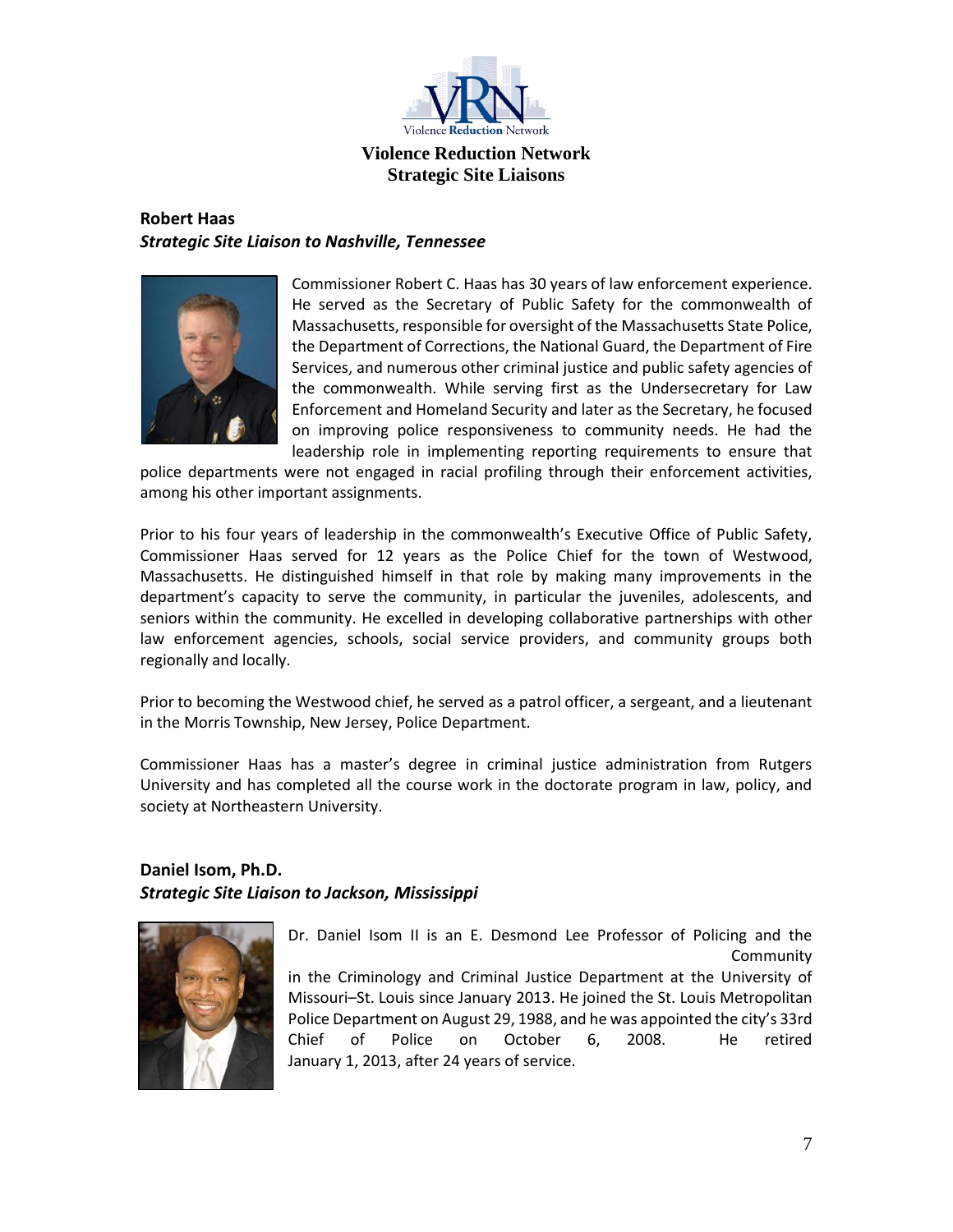

He recently served as the Public Safety Director for Missouri and the cochair of the working group on Citizen-Law Enforcement Relations as a member of the Ferguson Commission.

As a 2013 Eisenhower Fellow, he studied community policing and police training in Europe, visiting Ireland and Germany on his fellowship.

Dr. Isom holds a bachelor's, a master's, and a Ph.D. from the University of Missouri– St. Louis in criminology and criminal justice and a master's in public administration from St. Louis University. He is a graduate of the Federal Bureau of Investigation (FBI) National Academy, the Police Executive Research Forum Senior Management Institute (PERF), and the FBI National Executives Institute.

#### <span id="page-7-0"></span>**Nola Joyce** *Strategic Site Liaison to New Orleans, Louisiana*



Nola Joyce formerly served as Deputy Commissioner and Chief Administrative Officer for the Philadelphia, Pennsylvania, Police Department. In those capacities, she worked closely with the police commissioner in developing strategic plans, policy, and new programs and was head of the Office of Strategic Initiatives and Innovation.

From 1998 to 2007, she led the change efforts for Chief Charles H. Ramsey as the Chief Administrative Officer for the Metropolitan Police Department,

Washington, DC (MPDC). This included the expansion of MPDC's community-policing model, the alignment of the budget with strategic initiatives, and the establishment of the homeland security function within MPDC. Prior to MPDC, Deputy Commissioner Joyce spent six years as the Deputy Director of the Research and Development Division for the Chicago, Illinois, Police Department. She was essential in developing and implementing the Chicago Alternative Policing Strategy. She also directed the development and implementation of one of the first automated crime-mapping systems for police officers. Throughout her career, Deputy Commissioner Joyce has served on a number of interagency task forces, boards, and commissions and has served in an advisory capacity for many national criminal justice initiatives.

Deputy Commissioner Joyce holds three master's degrees and was recently accepted into Temple University's Ph.D. program in criminal justice. Her most current master's degree is in homeland defense and security from the Naval Postgraduate School. She has two master's degrees from Southern Illinois University: a master of science degree in urban affairs and public policy, with a specialization in public finance, and a master of arts degree in sociology, with a specialization in research methodology and statistics.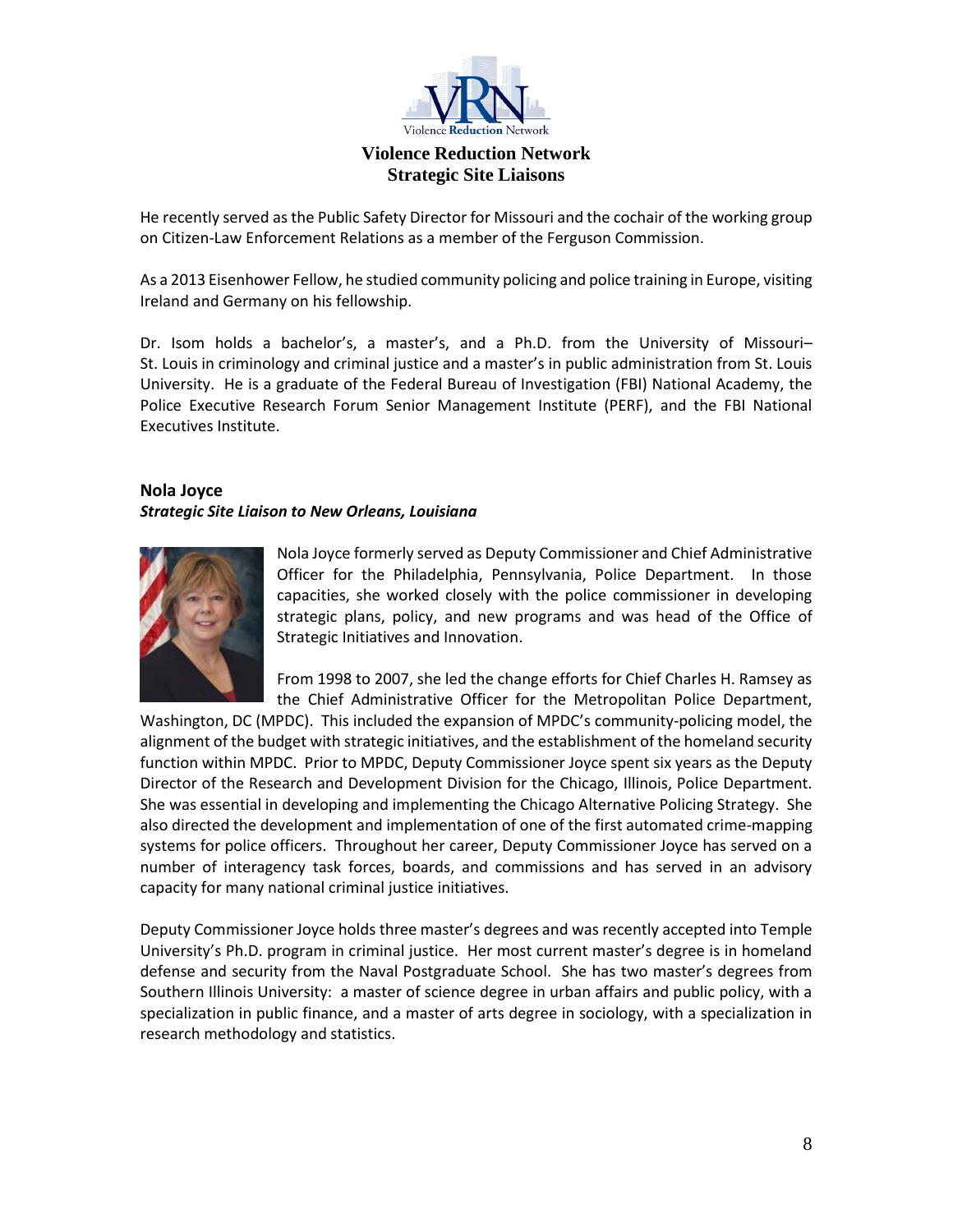

## <span id="page-8-0"></span>**William M. Lansdowne**  *Strategic Site Liaison to Compton, California*



Chief (retired) William M. Lansdowne has been a public servant and a leader in law enforcement for nearly 50 years. He served as the Chief of Police with the Richmond, California, Police Department and the San Jose Police Department and finished his career as the Chief of Police of the San Diego Police Department.

Chief Lansdowne began his law enforcement career in 1966 with the San Jose Police Department. As he learned policing, he also served his state as

a member of the California National Guard (1966–72). In Richmond, he reorganized the department and its priorities, placing new emphasis on community policing and implementing violence reduction and truancy programs. During his five years in Richmond, homicides dropped by 50 percent and department overtime was reduced by \$800,000 in just two years. In August 1998, Chief Lansdowne returned to San Jose as that city's "top cop." He continued to emphasize community involvement, holding his department open to public scrutiny. While he was chief, San Jose became nationally recognized as the safest large city in America. In San Diego, he retired after reducing crime and making San Diego the second-safest large city in America.

Chief Lansdowne is a nationally recognized leader in community policing, violence reduction, and community oversight. In addition to his extensive experience as a Major City Police Chief board member for 13 years, he was also a board member of the Police Executive Research Forum. He graduated from San Jose State University in 1973 with a bachelor of science degree in criminal justice administration.

## <span id="page-8-1"></span>**Chief Larry Larimore** *Strategic Site Liaison to West Memphis, Arkansas*



Chief Larry Larimore began his law enforcement career in 1985 as a reserve police officer in Shawnee, Kansas, and was hired as a full-time police officer in 1987. He was appointed as Shawnee's Chief of Police in 2011 and served in that capacity until his retirement in May 2015. Chief Larimore has a strong background in the traditional policing functions of road patrol, investigations, support services, emergency management, and tactical operations. He is an ardent advocate for information-led and targeted policing philosophies and approaches. In 2010, Chief Larimore's department implemented the National Highway Traffic Safety Administration's (NHTSA) Data-Driven Approaches to Crime and Traffic

Safety (DDACTS) operational model, in which he is a subject-matter expert. Chief Larimore's department was a 2013 semifinalist for the IACP/Motorola's Webber Seavey Award, presented annually to agencies and departments worldwide in recognition for promoting a standard of excellence that exemplifies law enforcement's contribution and dedication to the quality of life in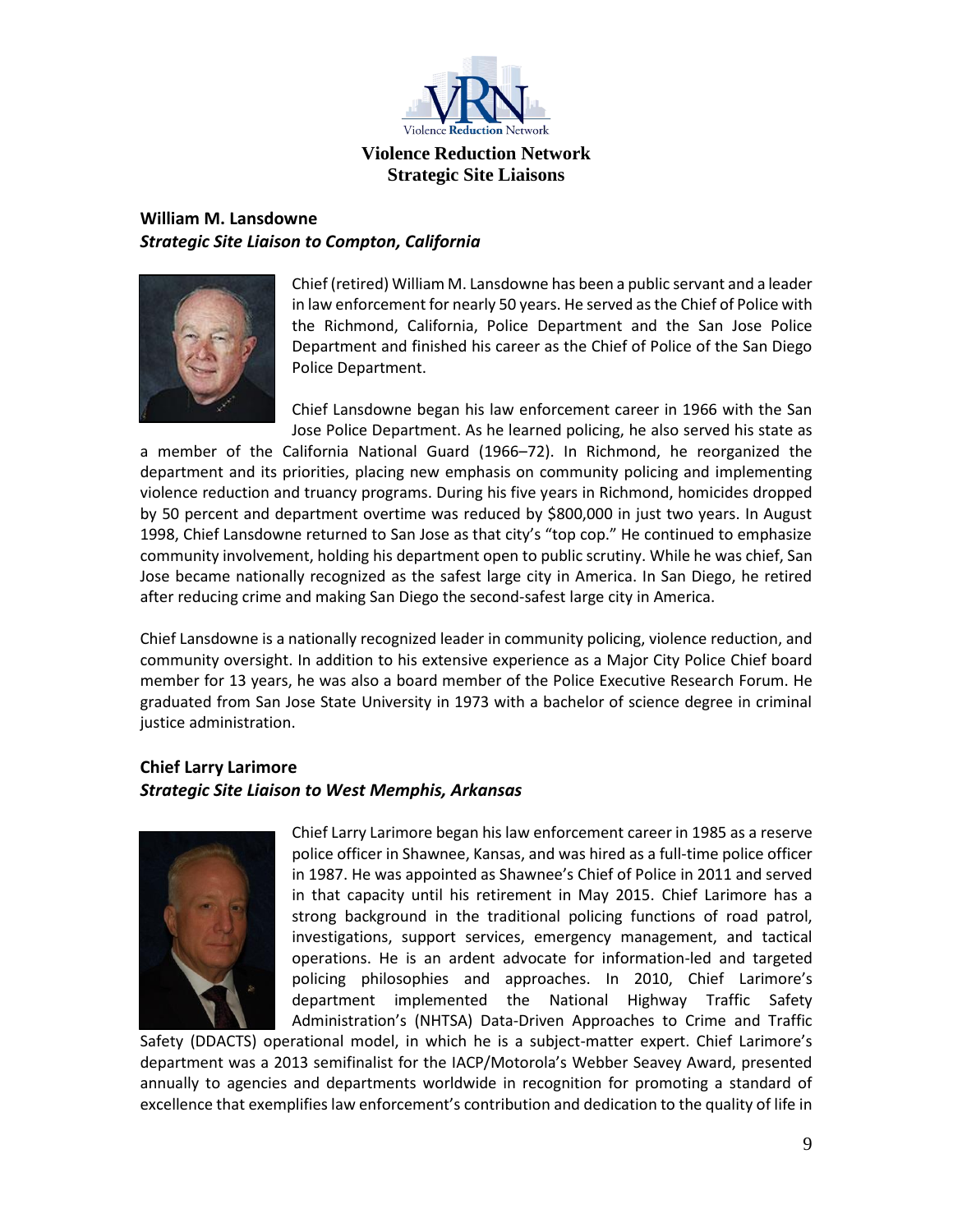

local communities. Chief Larimore graduated from Mid-America Nazarene University with a bachelor of arts degree in management and human relations and is a graduate of the FBI's Central States Law Enforcement Executive Development Seminar.

# <span id="page-9-0"></span>**Larry Loesch** *Strategic Site Liaison to Newark, New Jersey*



Mr. Larry Loesch is a security consultant, a Corporate Security Executive, a Business Manager, a Certified Protection Professional, and an attorney with over 40 years of experience in the handling of legal and policy issues facing both the private and public security sectors. During 30 years at the New York Police Department (NYPD), he held numerous positions, including Commanding Officer of the Public Information Office, Quality Control Section, responsible for analyzing, developing, and writing policy and procedures for the NYPD; Prosecutor of Disciplinary Matters assigned as Department Advocate; Precinct Commander; and Deputy Chief

commanding Detective Borough Queens. Under Commissioner Bratton, he reorganized the Health Services Division, cutting the budget by millions of dollars per year. Mr. Loesch's corporate security experience includes positions as Global Head of Security for both Credit Suisse First Boston and PaineWebber. In both places, he was responsible for problem solving and the development, design, and writing of security plans and procedures. More recently, he was a VP General Manager for the largest provider of security officer services, responsible for a \$250 million annual revenue and business operation with more than 6,000 employees. Mr. Loesch now operates with several groups as an independent security consultant. In the summer of 2013, Mr. Loesch worked for Bratton Associates on a special project to reengineer the Detroit Police Department and was assigned specifically to the Detroit Detective Bureau Review. More recently, he worked for T&M Protection Services as the security consultant for the NFL Super Bowl Host Committee in New York and New Jersey.

Mr. Loesch has a juris doctor from Saint John's University School of Law. He is a Certified Protection Professional (CPP) and is a current member of the New York Police Foundation Crime Stoppers Board. He is currently the Assistant Regional Vice President for Region 5 of ASIS, a member of the IACP Private Sector Liaison Council, a member of the ASIS Law Enforcement Liaison Council, and a member of the National Law Enforcement Association and American Academy of Professional Law Enforcement. He is an American College of Forensic Examiners Institute (AFCEI) certified Homeland Security Level III. After leaving the police department, he served for six years on the New York Civilian Complaint Board as a mayoral appointee and Police Commissioner's representative. Mr. Loesch attended and completed the Police Management Institute at Columbia University School of Business. He is a former president of the American Academy for Professional Law Enforcement, the NYC Chapter chair of ASIS, the Vice President of the Police Management Institute Alumni Association, and a past member of the Center for Strategic International Studies Homeland Security Private Sector Advisory Council.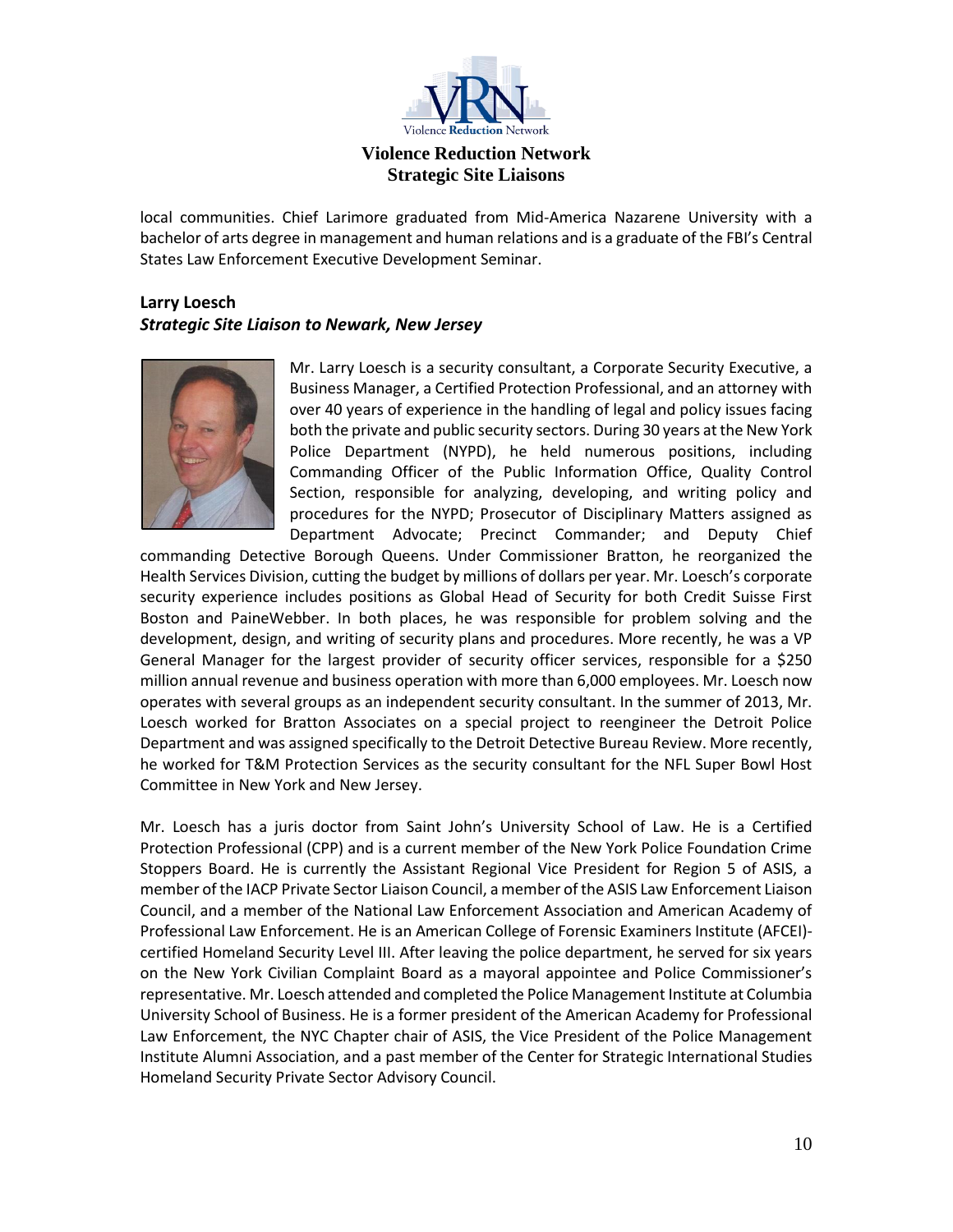

# <span id="page-10-0"></span>**Louis F. Quijas**  *Strategic Site Liaison to Oakland/Richmond, California*



In August 2015, Mr. Louis F Quijas joined the Wynard Group as a Senior Executive for Law Enforcement and Homeland Security.

In July 2013, Mr. Quijas joined the New Zealand Security Technology Alliance (STA) as Senior Vice President for Strategic Ventures. The STA is a collaborative initiative between the New Zealand government and four of its innovative, high-growth technology companies that have a proven track record of success and traction in global markets.

In July 2011, Mr. Quijas received an appointment to the U.S. Department of Homeland Security as Assistant Secretary for the Office for State and Local Law Enforcement. Before reentering government service, he served as President of Datong Electronics, North American Operations. Before joining Datong, he enjoyed a distinguished 36-year career in federal and local law enforcement, where he held a number of senior positions.

In April 2002, Federal Bureau of Investigation (FBI) Director Robert S. Mueller III appointed Mr. Quijas to the position of FBI Assistant Director to oversee the efforts of the newly created Office of Law Enforcement Coordination.

Prior to his appointment to the FBI, Mr. Quijas was Chief of Police for the city of High Point, North Carolina. He accepted the position of Chief of Police upon his retirement from the Kansas City, Missouri, Police Department after 25 years of service.

Mr. Quijas has been an active member of his profession and has served on several national boards. Most notably, he has served as National President of the National Latino Peace Officers Association, as National Board member of the Hispanic American Police Command Officers Association, on the Executive Committee of the International Association of Chiefs of Police (IACP), and on the IACP's Civil Rights Committee and Committee on Terrorism.

His dedication to the law enforcement profession and service to the community have not gone unnoticed. Hispanic Business Magazine named him one of the top 100 influential Hispanics in the United States. He is the recipient of the Hispanic American Police Command Officers Association 2003 Gil Pompa Special Recognition Award, the National Sheriffs' Association 2004 President's Award, and the FBI National Academy Association's 2005 President's Award. In July 2008, he received the U.S. Secret Service Director's Award for his contribution to the law enforcement profession.

Mr. Quijas holds a bachelor of science degree in criminal justice administration and a master's degree in public affairs. He is a graduate of the FBI National Academy, the Senior Management Institute for Police, the Senior Leadership Program at Northwestern University Kellogg School of